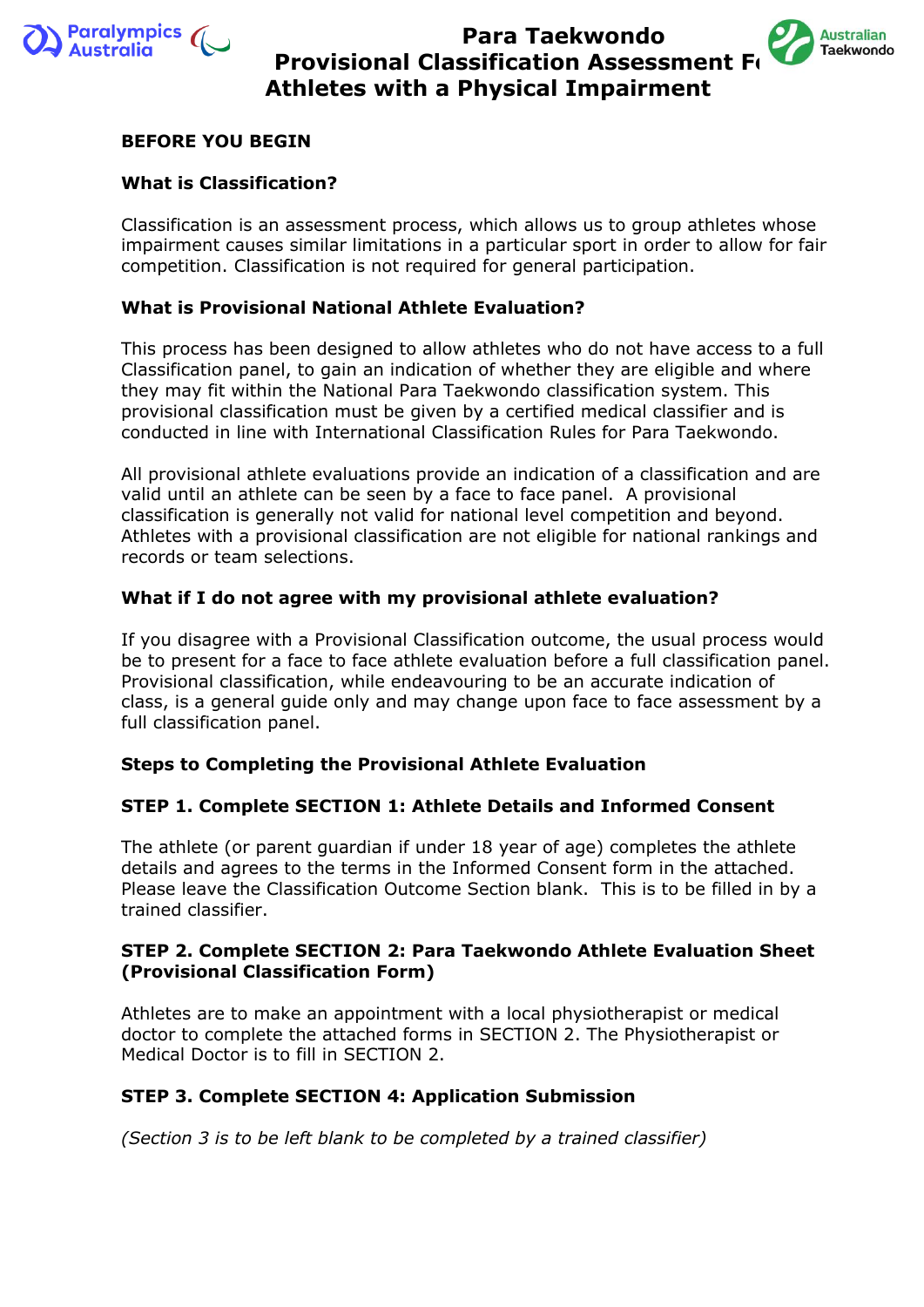



| <b>SECTION 1: ATHLETE DETAILS and INFORMED CONSENT (Athlete to</b><br>complete) |             |           |
|---------------------------------------------------------------------------------|-------------|-----------|
| Surname:                                                                        | First Name: |           |
| Address:                                                                        |             |           |
| Suburb:                                                                         | State:      | Postcode: |
| Phone:                                                                          |             |           |
| E-mail:                                                                         |             |           |
| Date of Birth: $/$ /                                                            | Gender: M   | F         |

|                                      | <b>Classification Outcome (Classifier must complete):</b>                                                                                                                     |  |  |  |  |
|--------------------------------------|-------------------------------------------------------------------------------------------------------------------------------------------------------------------------------|--|--|--|--|
| <b>Sport</b>                         | <b>Para Taekwondo</b>                                                                                                                                                         |  |  |  |  |
| <b>Class</b>                         | $\square$ Eligible: Class: $\_\_$                                                                                                                                             |  |  |  |  |
|                                      | $\Box$ Not Eligible (NE)                                                                                                                                                      |  |  |  |  |
| <b>Status</b>                        | $\Box$ Provisional Review                                                                                                                                                     |  |  |  |  |
|                                      | NOTE: Athletes are to attend face to face opportunity at earliest availability<br>for National Level Classification.                                                          |  |  |  |  |
| <b>Diagnosis</b>                     |                                                                                                                                                                               |  |  |  |  |
| <b>Impairment</b><br><b>Type</b>     | $\Box$ Ataxia<br>$\Box$ Athetosis<br>$\Box$ Hypertonia<br>$\Box$ Limb Deficiency $\Box$ Impaired Passive Range of Movement<br>□ Impaired Muscle Power<br>$\Box$ Short Stature |  |  |  |  |
| <b>Classifier</b><br>(Print<br>Name) | <b>Date</b>                                                                                                                                                                   |  |  |  |  |

| <b>Office Use Only</b>                                                                                                                                     |  |
|------------------------------------------------------------------------------------------------------------------------------------------------------------|--|
| $\Box$ Consent Form signed<br>$\Box$ Athlete provided with copy of this result sheet on $\Box$ / $\Box$<br>$\Box$ Entered on Masterlist on $\Box$ / $\Box$ |  |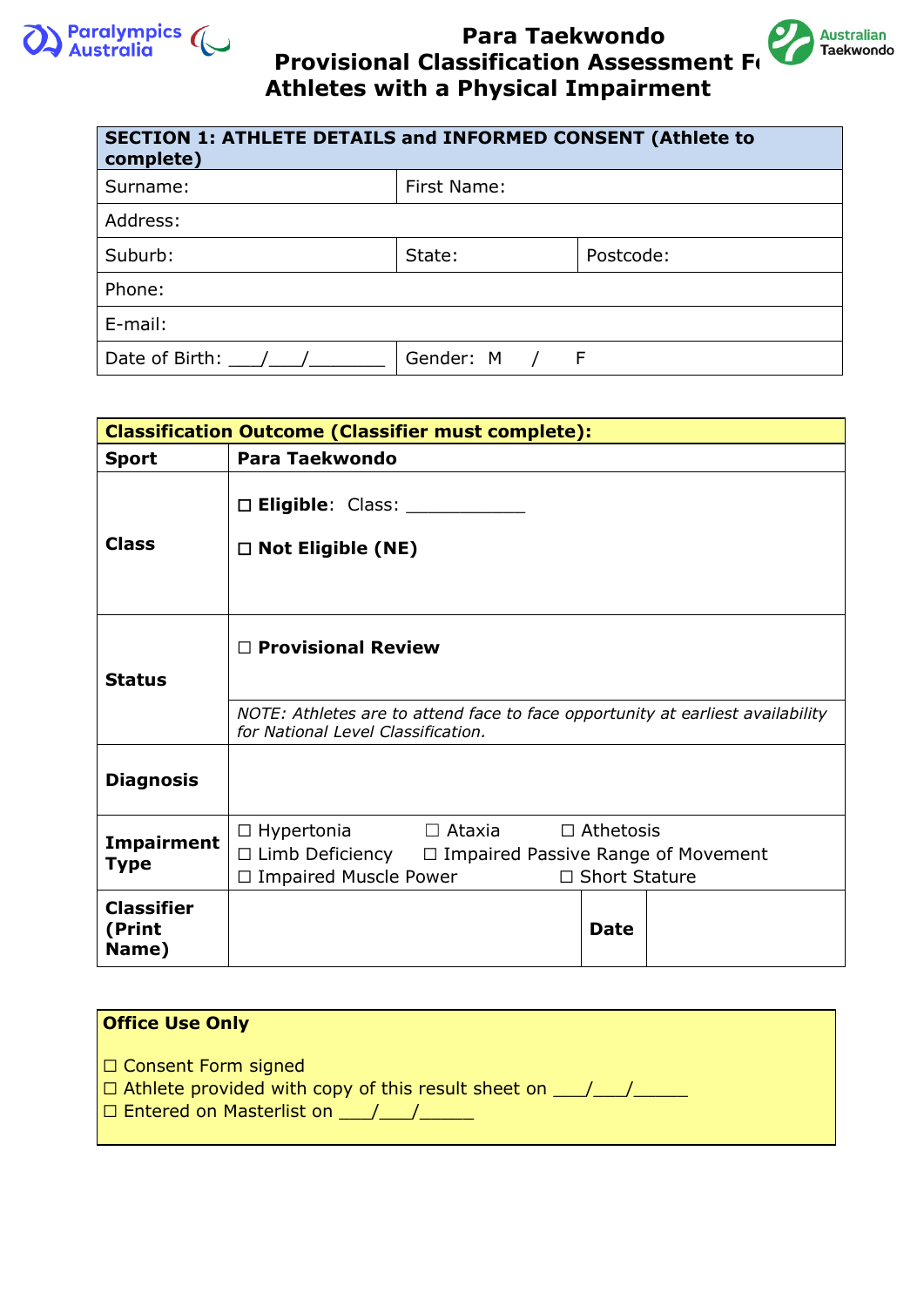



## **SECTION 1 (cont'd)-ATHLETE TO COMPLETE**

I \_\_\_\_\_\_\_\_\_\_\_\_\_\_\_\_\_\_\_\_\_\_\_\_\_\_\_\_\_\_\_\_\_\_\_\_\_ (print full athlete name)

Understand that:

- Classification is a process that requires me to answer a series of questions about my activity limitation and training; complete activities and sport skills; and may require me to be observed during competition.
- There is a risk of injury in participating in sports-like exercises and activities and confirm that I am healthy enough to participate in the classification evaluation.
- Classification requires me to give my best effort at all times.
- Should I not be able to complete the classification fully due to pain, injury or other reason, my classification may not be able to be completed.
- Classifiers require sufficient medical documentation to complete my classification
- Provisional classification is for the purposes of Australian domestic competition.

I agree to:

- Answer all questions fully, truthfully and to the best of my knowledge.
- Attempt all activities to the best of my abilities and that any intentional misrepresentation of skills, abilities and/or the nature and/or degree of impairment may result in termination of the classification process and/or disciplinary action.

I agree and consent to:

- My classification being completed including:
	- My classification data including supporting documentation will be stored in a confidential database.
	- Relevant information about my classification may be shared with third parties for the purposes of classification only (including but not limited to classifiers, APC and National Federation Classification personnel, International Federation classification personnel)
	- My name, state, year of birth, class and status will be made publicly available on the Australian Taekwondo (ATK) website.

I understand that, as an athlete, I have the following rights during classification:

#### **The right to withdraw**

My participation in the classification process is voluntary and I have the right to withdraw from the classification process at any time. Signing this form does not change my right to withdraw at any time. I understand that if I withdraw from the classification process I will not be able to be classified and will not be able to compete in Para-sport competitions

#### **The right to respect and confidentiality**

Evaluations will be conducted respectfully, and information obtained during the classification process will be treated confidentially.

#### **The right to access my personal and classification data**

I have a right to access and correct the Personal and Classification Data that ATK holds about me under data protection law by contacting ATK.

I have the right to request a copy of the classification data held by ATK.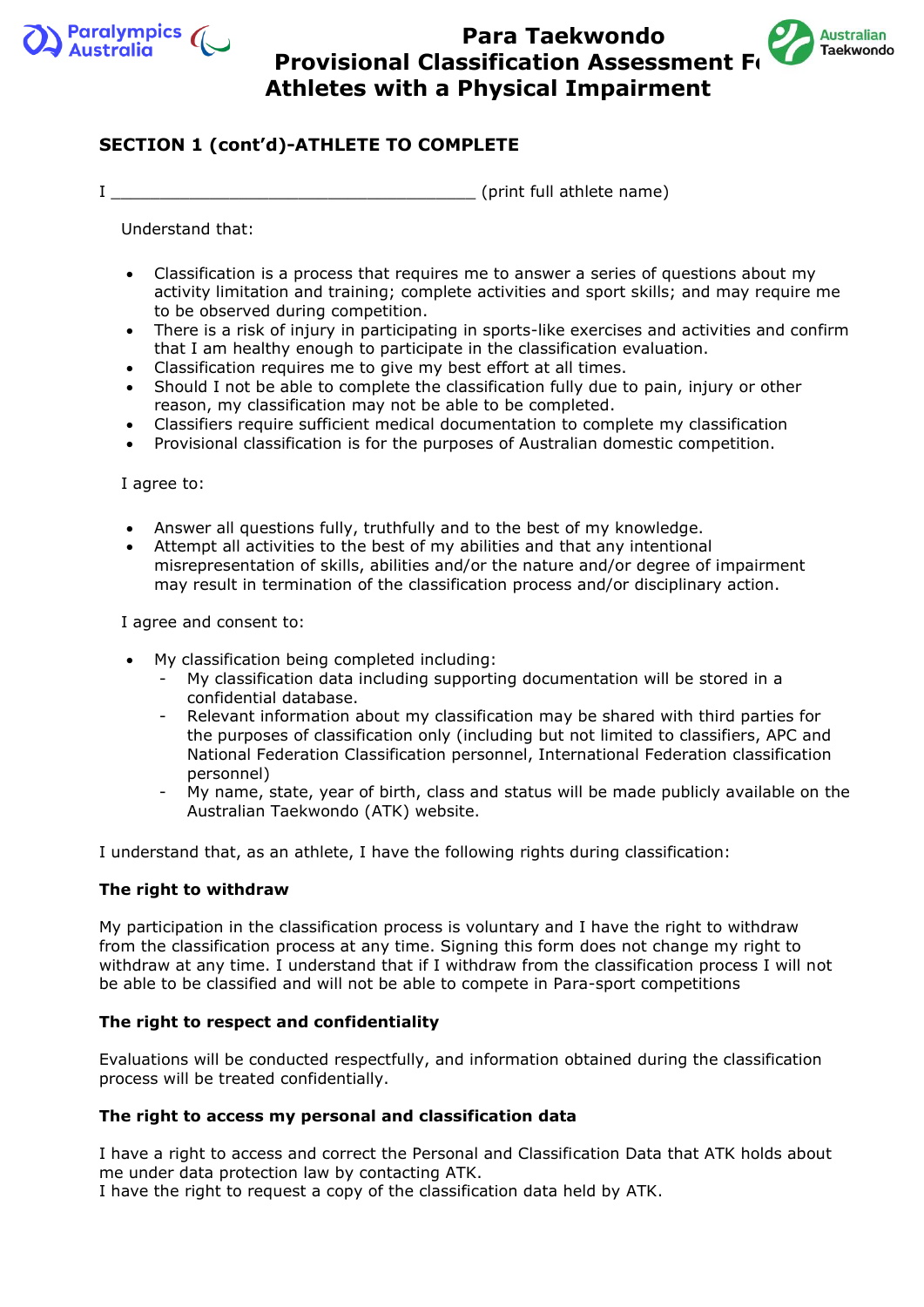



#### **The right to challenge a classification decision or process**

Any dispute, such as protest or appeal, should be done through the appropriate channels in line with the classification rules.

□ I allow my data and any video recordings collected during the classification process to be used for research and educational purposes by my sport. I understand that I may withdraw this consent at any time.

|                                  | Date: $\frac{\sqrt{2}}{2}$ |  |
|----------------------------------|----------------------------|--|
|                                  |                            |  |
| Where athlete is under 18 years: |                            |  |
|                                  |                            |  |
|                                  |                            |  |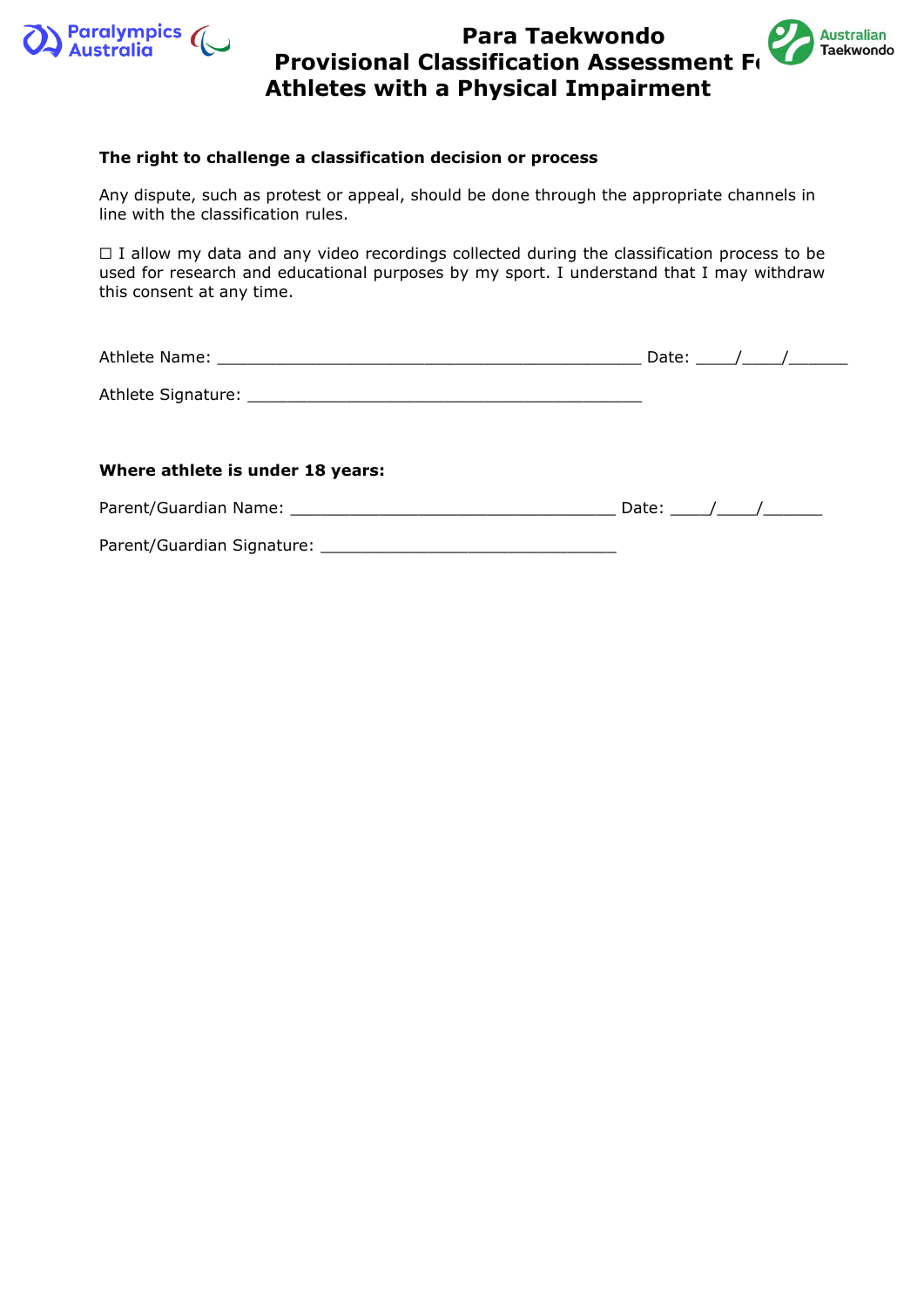



## **SECTION 2: Para Taekwondo Athlete Evaluation Sheet**

This form is for Taekwondo Athletes with a physical impairment seeking a Provisional level classification in Australia. It is used to collect sports specific information that will assist an authorised Classifier to determine a Provisional Para Taekwondo Classification.

The form is marked where the athlete or medical professional is required to complete relevant sections.

## **1. Athletes to complete:**

| Section 2a | Athlete to complete their personal details, training history and<br>functional skills |
|------------|---------------------------------------------------------------------------------------|
|------------|---------------------------------------------------------------------------------------|

## **2. Medical Professional to complete:**

The form is marked where the medical professional (Physiotherapist or Medical Doctor) is to complete.

The medical professional will complete a range of physical measures and tests and record the results on the sheet where required.

This form is divided into sections relevant to an athlete's specific impairment. Medical Professionals should only complete the parts of the form that relate to the athletes impairment.

| <b>Section 2b</b> | To be completed for ALL athletes                                                                        |
|-------------------|---------------------------------------------------------------------------------------------------------|
| Section 2c        | To be completed for athletes with limb deficiency / dysmelia /<br>amputation, or leg length difference. |
| Section 2d        | To be completed for athletes with impairment in Muscle Power or<br><b>Passive Range of Movement</b>     |
| Section 2e        | To be completed for athletes with Hypertonia / Ataxia / Athetosis                                       |

## **3. Sections to leave blank:**

| Sections highlighted in yellow and marked for the authorised classifier<br>Section 3<br>to complete should be left blank. |
|---------------------------------------------------------------------------------------------------------------------------|
|---------------------------------------------------------------------------------------------------------------------------|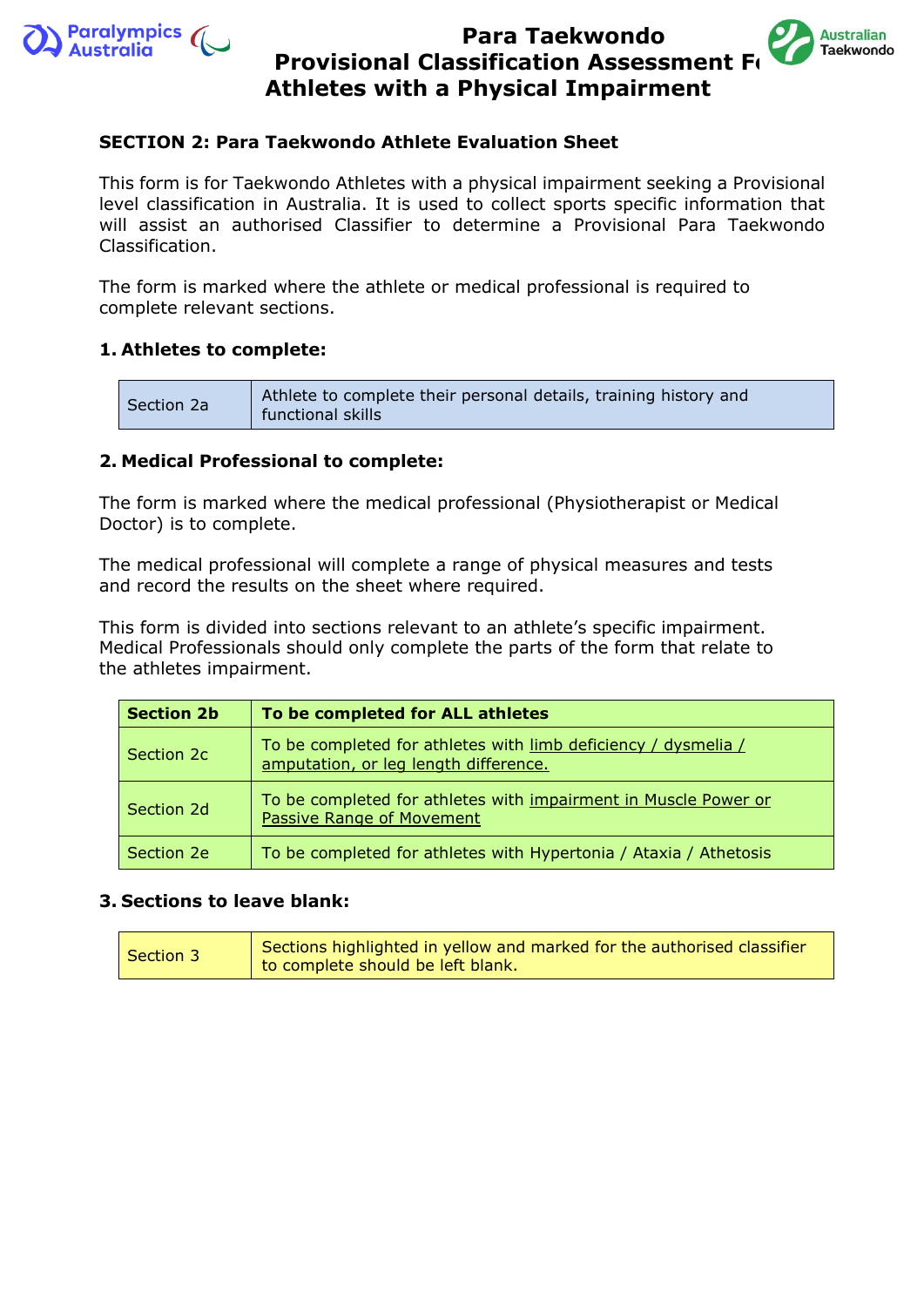



| <b>SECTION 2a ATHLETE PERSONAL and SPORT DETAILS</b> (completed by the Athlete) |         |  |        |                  |                  |
|---------------------------------------------------------------------------------|---------|--|--------|------------------|------------------|
| <b>Family Name</b>                                                              |         |  |        |                  |                  |
| <b>Given Name</b>                                                               |         |  |        |                  |                  |
| <b>Date of Birth</b>                                                            |         |  |        |                  |                  |
| State                                                                           |         |  | Gender | $MALE$ $\square$ | FEMALE $\square$ |
| <b>TRAINING AND COMPETITION HISTORY</b>                                         |         |  |        |                  |                  |
| Years involved                                                                  | Kyorugi |  |        |                  |                  |
| in Taekwondo                                                                    | Poomsae |  |        |                  |                  |
| Training sessions per week (TKD)                                                |         |  |        |                  |                  |
| Training sessions per week (Other)                                              |         |  |        |                  |                  |
| Other Sport History                                                             |         |  |        |                  |                  |

|                 | SECTION 2b MEDICAL/IMPAIRMENT INFORMATION | (completed by Medical Professional) |
|-----------------|-------------------------------------------|-------------------------------------|
| Name            |                                           |                                     |
| Profession      |                                           |                                     |
| <b>Address</b>  |                                           |                                     |
| Phone           |                                           |                                     |
| Email           |                                           |                                     |
| Signature       |                                           |                                     |
| Assessment date |                                           |                                     |

| <b>DIAGNOSIS:</b>                            |       |                                           |      |  |  |
|----------------------------------------------|-------|-------------------------------------------|------|--|--|
| Supporting Medical Specialist Documentation? |       | YES <sub>N</sub>                          | NO O |  |  |
| Congenital $\square$                         |       | Acquired $\Box$ If acquired, provide date |      |  |  |
| Progressive / Changing                       | Yes □ | No ⊓                                      |      |  |  |

| Eligible Impairment Type(s) |                                                               |                        |             |  |  |  |
|-----------------------------|---------------------------------------------------------------|------------------------|-------------|--|--|--|
| □ Impaired Muscle Power     | $\Box$ Impaired passive range of movement                     | $\Box$ Limb deficiency | Short<br>П. |  |  |  |
| $\square$ Ataxia            | $\Box$ Athetosis                                              | $\Box$ Hypertonia      | stature     |  |  |  |
|                             | Detailed description of impairment(s) and health condition(s) |                        |             |  |  |  |
|                             |                                                               |                        |             |  |  |  |
|                             |                                                               |                        |             |  |  |  |
|                             |                                                               |                        |             |  |  |  |
|                             |                                                               |                        |             |  |  |  |
| Medications                 |                                                               |                        |             |  |  |  |
| <b>Secondary Conditions</b> | Epilepsy<br>Asthma<br>Autonomic Dysreflexia                   | Other                  |             |  |  |  |
| Previous Surgery/Botox      |                                                               |                        |             |  |  |  |
| Assistive Devices(sport)    | Arm:                                                          | Leg:                   |             |  |  |  |
| Height of Athlete (cm)      |                                                               |                        |             |  |  |  |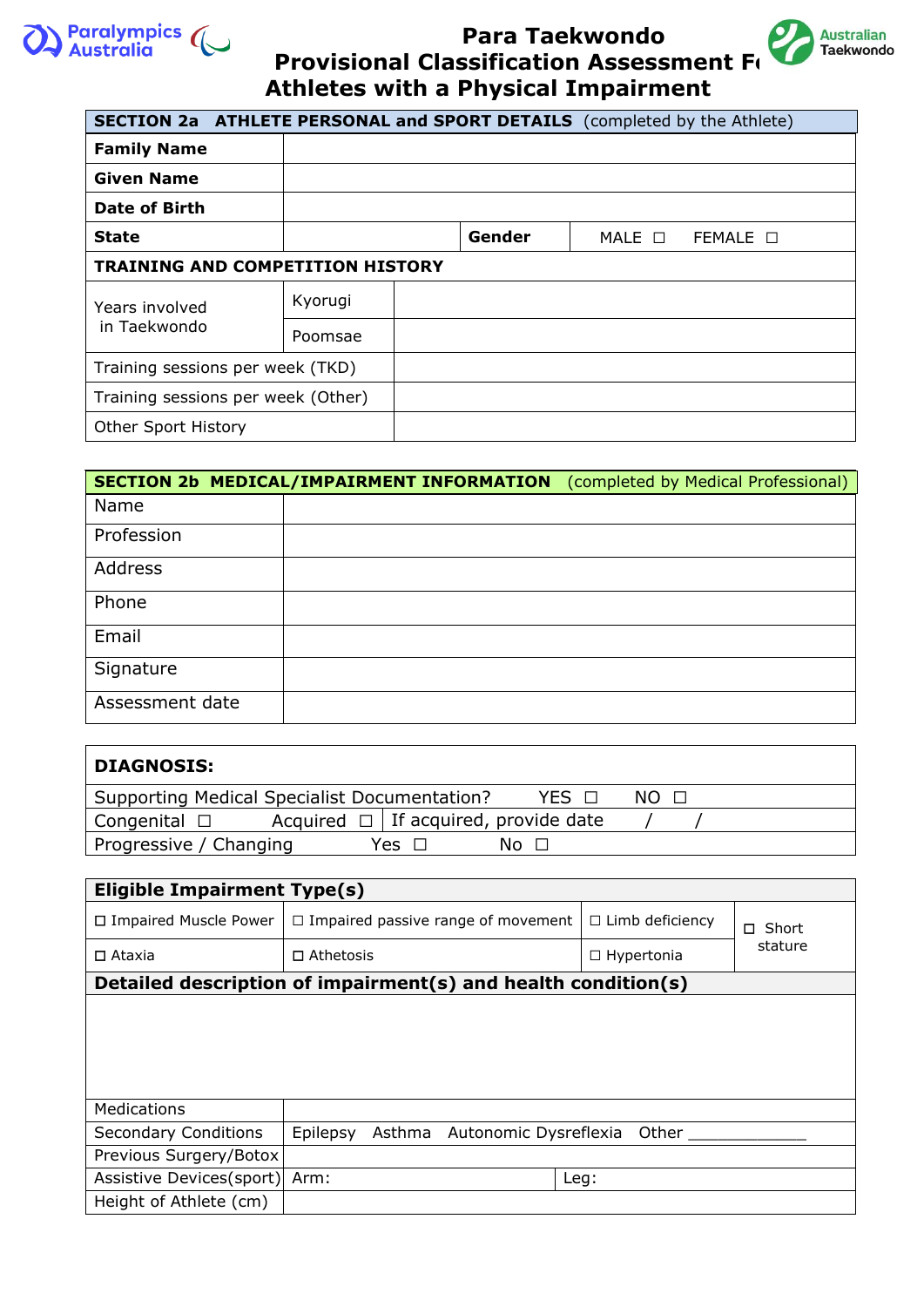



## **SECTION 2c: Medical Professional to complete this information for Athletes with Limb Deficiency / Dysmelia / Amputation**

Please document length of **unaffected** and **affected limbs** and anatomical landmarks used.

|                       |       | Above elbow | Acromion to superior head of radius                                                | cm |
|-----------------------|-------|-------------|------------------------------------------------------------------------------------|----|
| Upper<br>Limb         | Left  | Below elbow | Head of radius to radial styloid (or<br>most distal component of residual<br>limb) | cm |
|                       | Right | Above elbow | Acromion to superior head of radius                                                | cm |
|                       |       | Below elbow | Head of radius to radial styloid (or<br>most distal component of residual<br>limb) | cm |
| Left<br>Lower<br>Limb |       | Above knee  | Greater trochanter to medial joint<br>line                                         | cm |
|                       |       | Below knee  | Medial joint line to proximal tip of<br>medial malleoli                            | cm |
|                       | Right | Above knee  | Greater trochanter to medial joint<br>line                                         | cm |
|                       |       | Below knee  | Medial joint line to proximal tip of<br>medial malleoli                            | cm |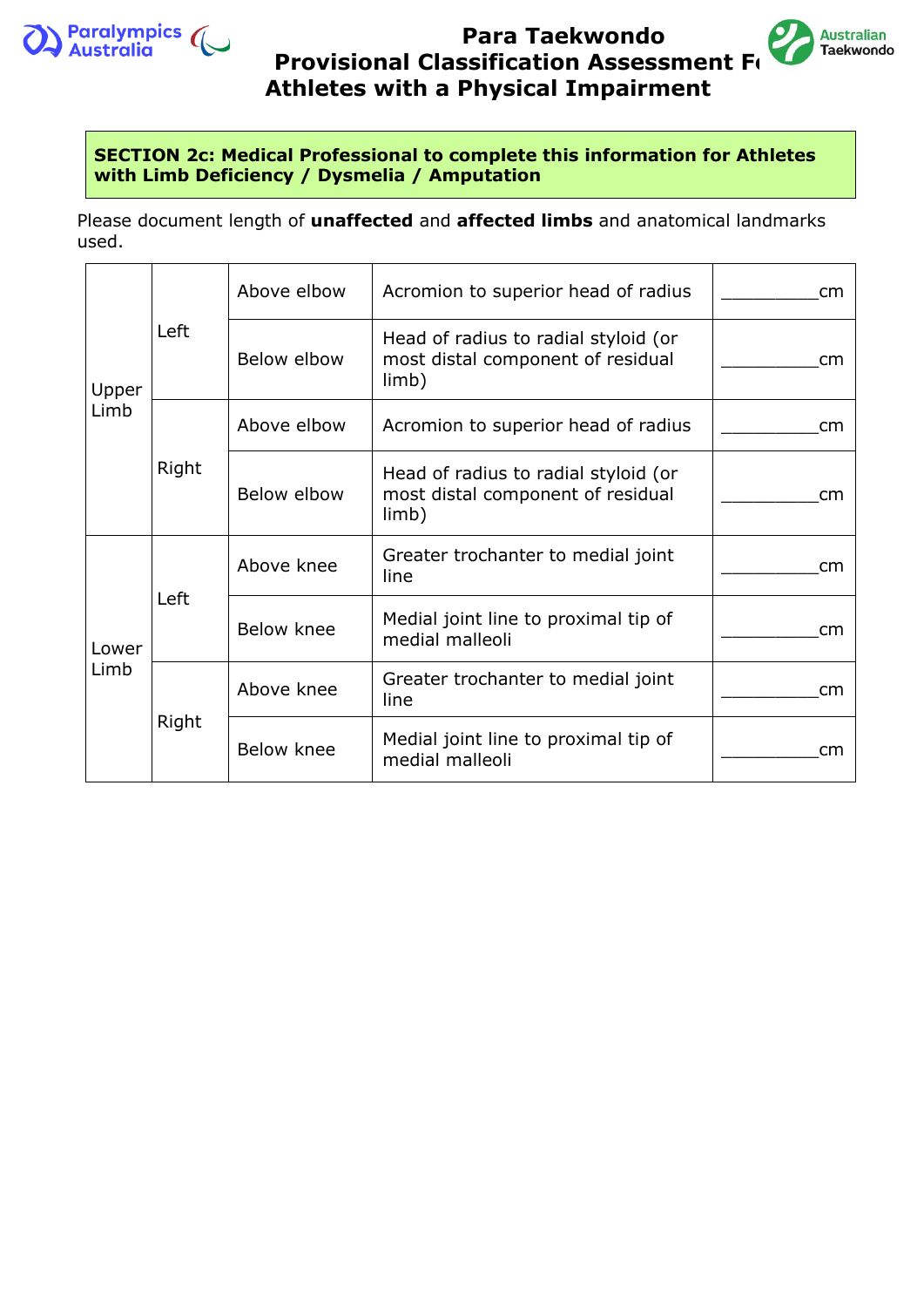



**SECTION 2d: Medical Professional to complete this section for Athletes with Impairment in Muscle Power or Passive Range of Movement**

**Daniels and Worthingham Muscle Testing for the assessment of Impaired Muscle Power**

- 0 No palpable or observable muscle contraction
- 1 Palpable or observable contraction, without motion
- 2 Moves without gravity loading over the full ROM
- 3 Moves against gravity over the full ROM
- 4 Moves against gravity and moderate resistance over the full ROM
- 5 Moves against gravity and maximal resistance over the full ROM

| <b>Upper Limb</b> |                     | <b>Muscle Power</b> |                | <b>PROM</b>    |                 |
|-------------------|---------------------|---------------------|----------------|----------------|-----------------|
|                   |                     | Left $(1-5)^*$      | Right $(1-5)*$ | Left (degrees) | Right (degrees) |
|                   | Flexion             |                     |                |                |                 |
|                   | Extension           |                     |                |                |                 |
|                   | Abduction           |                     |                |                |                 |
| Shoulder          | Adduction           |                     |                |                |                 |
|                   | Int Rotation        |                     |                |                |                 |
|                   | <b>Ext Rotation</b> |                     |                |                |                 |
| Elbow             | Flexion             |                     |                |                |                 |
|                   | Extension           |                     |                |                |                 |
|                   | Flexion             |                     |                |                |                 |
|                   | Extension           |                     |                |                |                 |
| Wrist             | Supination          |                     |                |                |                 |
|                   | Pronation           |                     |                |                |                 |
| Hand              |                     |                     |                |                |                 |
| Fingers           |                     |                     |                |                |                 |

| <b>Lower limb</b> |                | <b>Muscle Power</b> |                | <b>PROM</b>    |                 |
|-------------------|----------------|---------------------|----------------|----------------|-----------------|
|                   |                | Left $(1-5)^*$      | Right $(1-5)*$ | Left (degrees) | Right (degrees) |
| Hip               | Flexion        |                     |                |                |                 |
|                   | Extension      |                     |                |                |                 |
|                   | Abduction      |                     |                |                |                 |
|                   | Adduction      |                     |                |                |                 |
| Knee              | Flexion        |                     |                |                |                 |
|                   | Extension      |                     |                |                |                 |
|                   | Dorsiflexion   |                     |                |                |                 |
| Ankle             | Plantarflexion |                     |                |                |                 |
|                   | Inversion      |                     |                |                |                 |
|                   | Eversion       |                     |                |                |                 |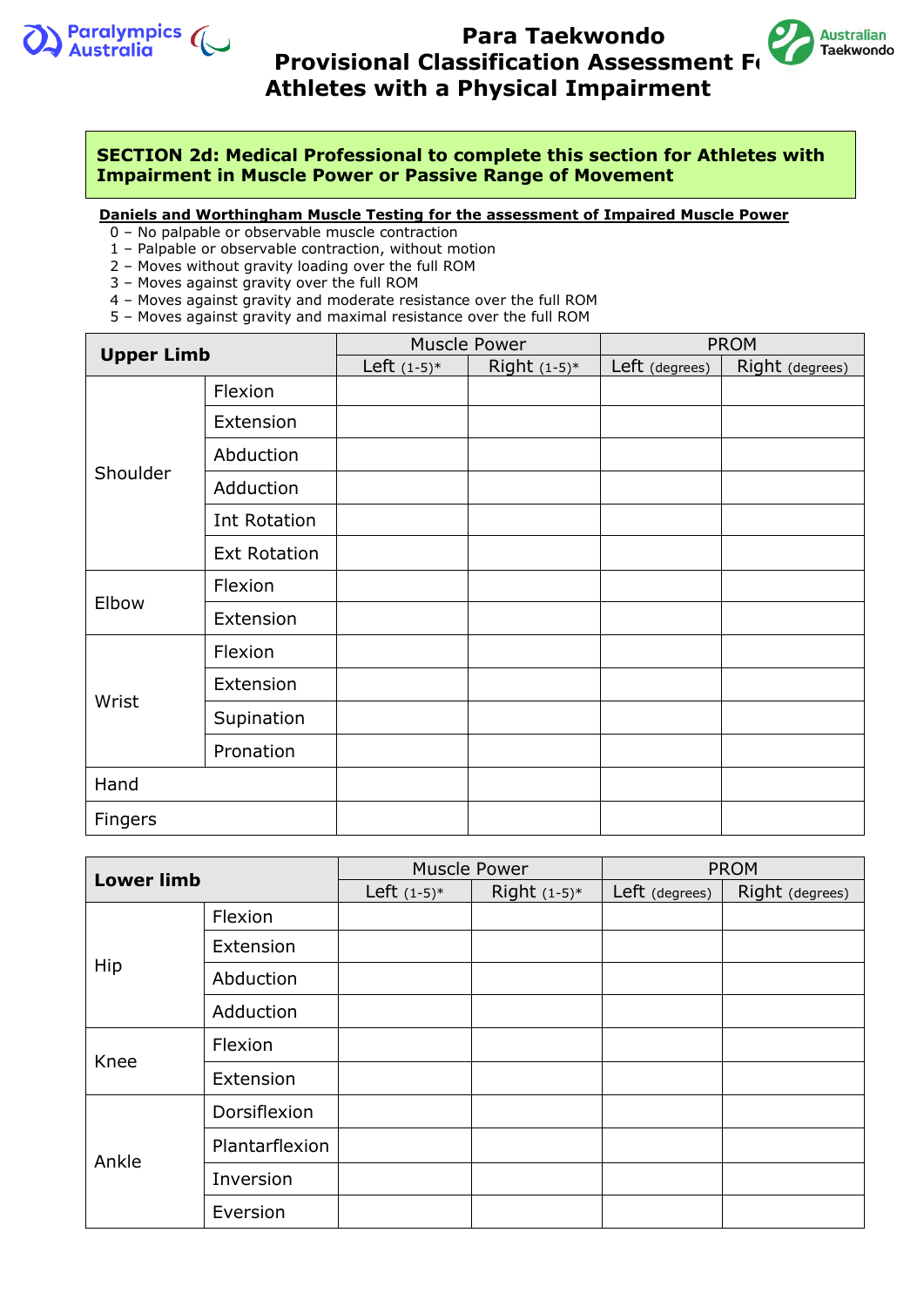



### **SECTION 2e: Medical Professional to complete this section for Athletes with Hypertonia / Ataxia / Athetosis**

#### **Australian Spasticity Assessment Scale (ASAS)**

0 – No catch on rapid passive movement (RPM) (ie. No spasticity)

- 1 Catch occurs on RPM followed by release. There is no resistance to RPM throughout the rest of range.
- 2 Catch occurs in second half of available range (after hallway point) during RPM and is followed by resistance throughout the remaining range.
- 3 Catch occurs in first half of available range (up to and including halfway point) during RPM and is followed by resistance throughout the remaining range.
- 4 When attempting RPM, the body part appears fixed but moves on slow passive movement. (contracture recorded separately).

| <b>Test</b>                 |                 | <b>Left</b> | <b>Right</b> |       |
|-----------------------------|-----------------|-------------|--------------|-------|
| Babinski                    | Yes             | No          | Yes          | No    |
| Clonus (indicate no. beats) | Yes<br>#        | No          | Yes<br>#     | No    |
| Reflexes UL                 | Brisk/Different | Normal      | Left         | Right |
| <b>Reflexes LL</b>          | Brisk/Different | Normal      | Left         | Right |
| Spasticity UL (ASAS)        | $Left =$        |             | $Right =$    |       |
| Spasticity LL (ASAS)        | $Left =$        |             | $Right =$    |       |

| <b>Upper limb</b>                           | <b>Description</b> (Circle Applicable) |                             |  |  |
|---------------------------------------------|----------------------------------------|-----------------------------|--|--|
| coordination                                | Left                                   | <b>Right</b>                |  |  |
| Finger opposition                           | Symmetrical / Asymmetrical             | Symmetrical / Asymmetrical  |  |  |
|                                             | Smooth / Incoordination                | Smooth / Incoordination     |  |  |
|                                             | Symmetrical / Asymmetrical             | Symmetrical / Asymmetrical  |  |  |
| Finger to nose to finger                    | Smooth / Evidence of Ataxia            | Smooth / Evidence of Ataxia |  |  |
| Rapid alternating                           | Symmetrical / Asymmetrical             | Symmetrical / Asymmetrical  |  |  |
| supination/pronation of<br>wrist on surface | Smooth / Incoordination                | Smooth / Incoordination     |  |  |

| <b>Lower limb</b><br>coordination | <b>Description</b> (Circle any applicable)                                                                                                                                                                                                   |  |  |  |
|-----------------------------------|----------------------------------------------------------------------------------------------------------------------------------------------------------------------------------------------------------------------------------------------|--|--|--|
| Gait (slow $+$ fast)              |                                                                                                                                                                                                                                              |  |  |  |
| Heel-toe walking on a line        | Smooth<br>Evidence of Ataxia                                                                                                                                                                                                                 |  |  |  |
| Single leg stance (secs)          |                                                                                                                                                                                                                                              |  |  |  |
| Hopping on spot (max20)           | Right<br><b>Left</b> the control of the control of the control of the control of the control of the control of the control of the control of the control of the control of the control of the control of the control of the control of the c |  |  |  |
| Side stepping                     | Symmetrical /<br>Asymmetrical<br>Incoordination<br>Smooth                                                                                                                                                                                    |  |  |  |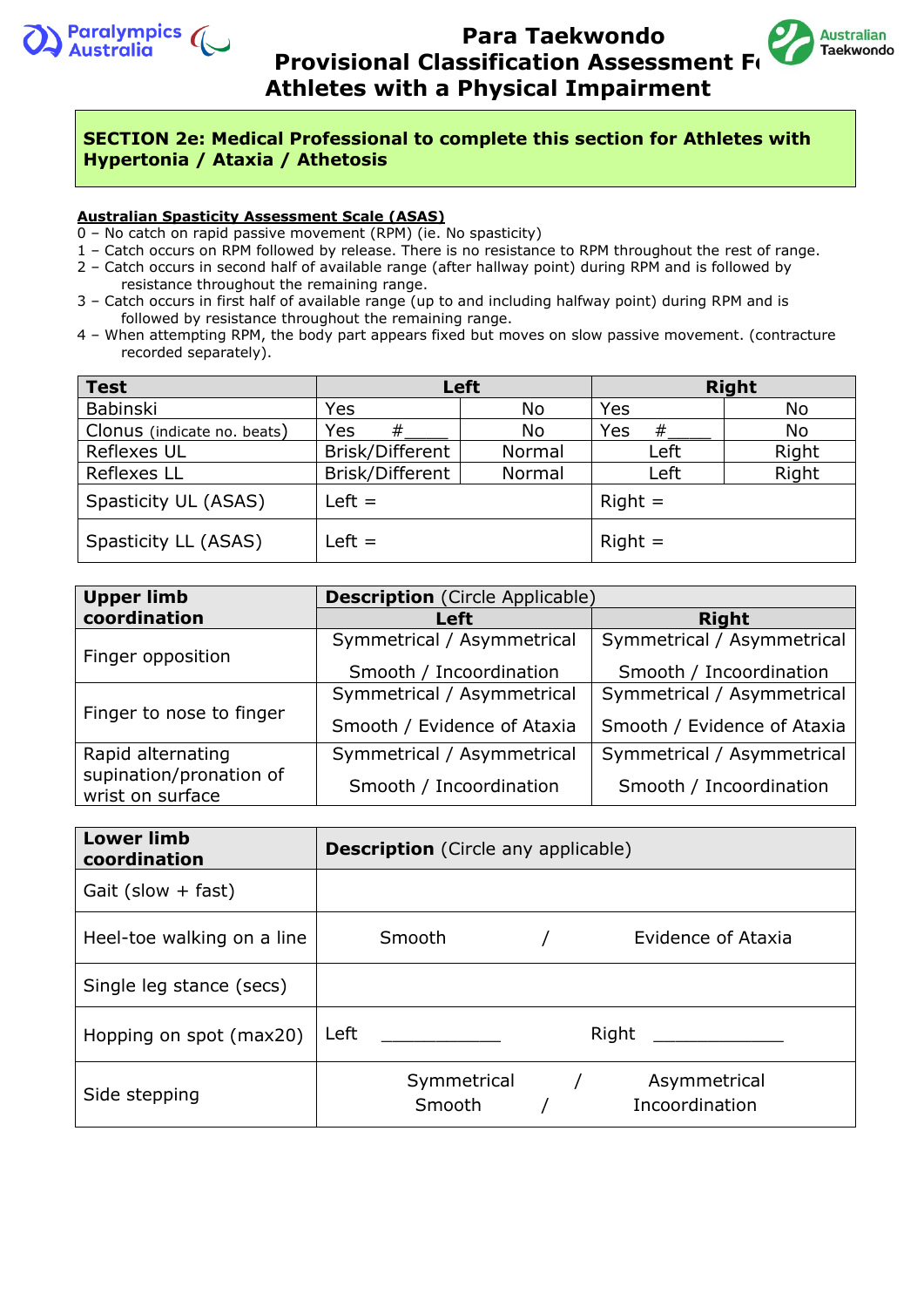



## **SECTION 2f: Medical Professional to complete this section for Athletes with Short Stature**

| <b>Height</b>                          |  |
|----------------------------------------|--|
| Full standing height (cm):             |  |
| Predicted adult height (under 18 yrs): |  |

|                                                                                                                | <b>SECTION 3: PROVISIONAL CLASSIFICATION DECISION</b>                           |  |  |  |
|----------------------------------------------------------------------------------------------------------------|---------------------------------------------------------------------------------|--|--|--|
| (to be completed by Classifier):                                                                               |                                                                                 |  |  |  |
|                                                                                                                | <b>Classification Outcome:</b>                                                  |  |  |  |
|                                                                                                                | $\Box$ Eligible Kyorugi / Poomsae (please circle to indicate sport eligibility) |  |  |  |
|                                                                                                                | Sport Class: ______________                                                     |  |  |  |
| □ Not Eligible                                                                                                 |                                                                                 |  |  |  |
| <b>Classification Level</b>                                                                                    |                                                                                 |  |  |  |
| $\boxtimes$ Provisional                                                                                        |                                                                                 |  |  |  |
| <b>Classification Status</b>                                                                                   |                                                                                 |  |  |  |
| $\boxtimes$ Review                                                                                             |                                                                                 |  |  |  |
| <b>Rationale for Class Allocated:</b>                                                                          |                                                                                 |  |  |  |
|                                                                                                                |                                                                                 |  |  |  |
|                                                                                                                |                                                                                 |  |  |  |
| Date: with the contract of the contract of the contract of the contract of the contract of the contract of the |                                                                                 |  |  |  |